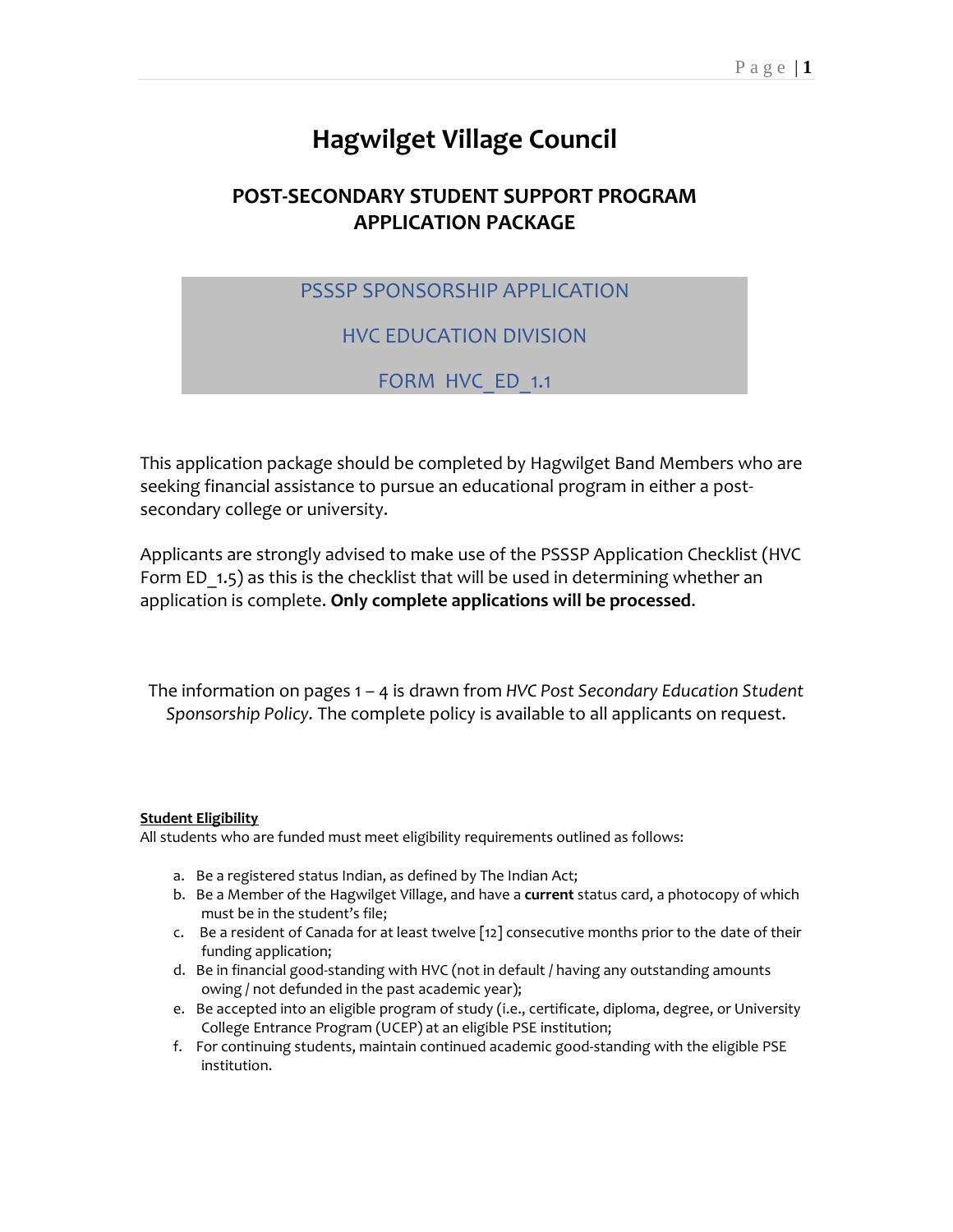#### **Institution Eligibility**

To be an eligible Canadian Post Secondary institution, the institution must:

- a. Grant **certificates, diplomas** and/or **degrees** and must be recognized by a provincial or territorial Ministry of Education; Public Post Secondary institutions are considered to be recognized by Canadian provinces or territories; some private Post Secondary institutions may be considered to be eligible institutions if they are registered with the Canadian province or territory's registration agency;
- b. Be listed on the list of eligible Canadian institutions published by ISC for Post-Secondary Student Support Program funding. A list of eligible Canadian post-secondary institutions (2021 list) can be found here: <https://www.sac-isc.gc.ca/eng/1429541743524/1531402273996>

To be an eligible foreign Post Secondary institution, the institution must:

- c. Grant **certificates, diplomas** and/or **degrees** and must be recognized by a provincial or territorial Ministry of Education;
- d. Offer a Program of Study recognized in Canada as an acceptable post-secondary program;
- e. Offer a Program of Study not offered at an institution in Canada;
- f. Be listed on the list of eligible foreign institutions published by ISC for Post-Secondary Student Support Program funding. A list of eligible foreign post-secondary institutions (2019 list) can be found here: <https://tools.canlearn.ca/cslgs-scpse/cln-cln/reea-mdl/reea-mdl-1-eng.do?nom-name=inter>

#### **Program Eligibility**

Students must be enrolled in a Program of Study that is eligible according to ISC National Guidelines requirements. Eligible programs include both Post Secondary programs and University College Entrance Preparation Programs (UCEP).

#### Eligible Post Secondary programs:

- a. are offered by an eligible Post Secondary institution;
- b. are at least one academic year in length as defined by the institution (for example, a university academic year is usually 8 months);
- c. for part-time students, programs must be the equivalent to one academic year; and
- d. have entrance requirements that include completion of secondary school studies, or equivalent, as defined by the Post Secondary institution. (This does not necessarily mean Grade 12 graduation; the entrance requirements could be English 12 or Math 11, or an acceptable assessment of English or math skills.) Students must meet the program's requirements.

#### Eligible University and College Entrance Preparation Programs (UCEPP):

HVC expects all students applying for sponsorship to possess the academic standing necessary for post-secondary entrance requirements (i.e., Level 1 / entry-level / first year university or college courses). Students applying for assistance through UCEPP must obtain from the relevant postsecondary institution offering the program a statement which attests that:

- e. the UCEP program will provide the student with the necessary courses to attain the academic standing necessary for university or college entrance; and
- f. the student will be eligible to be accepted as a student of a regular university or college credit program upon successful completion of the UCEPP course of studies.

#### Eligible Distance Learning or E-Learning Programs:

Distance or e-learning programs may be considered for sponsorship pending the submission of an 'Exception Letter' which outlines a unique circumstance and/or opportunity for attending this type of program accompanying the required application forms and supporting documentation.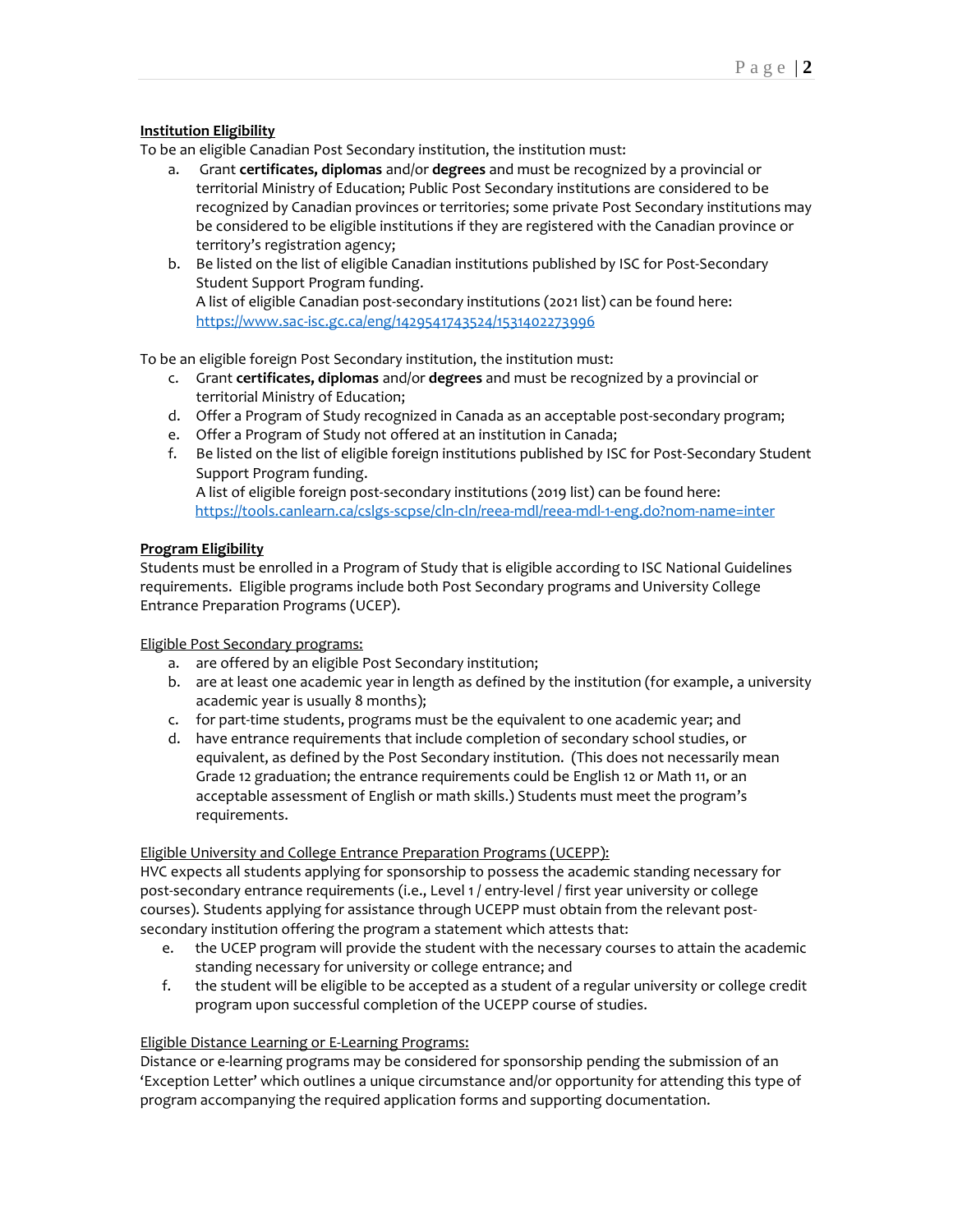#### **Application Eligibility**

Students must submit a **complete** application package by 5 p.m. Pacific Standard Time by the date specified in this Sponsorship Application Package.

- a. A new application is required each year. Students are advised to review the application package carefully in case there are any changes to the process or required documentation.
- b. Application packages may be requested from the HVC Education Division by mail, fax, or email.
- c. Application packages should be submitted marked 'Attention: Education Officer' by any of the above means, to arrive by the indicated deadline.
- d. Illegible applications will not be considered complete. It is the responsibility of the student to verify that all elements of their application were received and readable.
- e. The Education Officer will review all applications received and will determine whether the application meets the eligibility criteria as stated in this policy. If the application is considered complete, the date it was received will be identified. Applications determined to be incomplete will be marked as such.
- f. Where possible, every effort will be made to inform students that an application is incomplete; where additional information and documentation is provided, the Education Officer will include this in the student's application, recording the date that the application package is considered complete.
- g. Where a student is determined to be ineligible for PSSSP funding, the Education Officer will inform the student of this finding in writing. The student may appeal this finding.

There is no GUARANTEE you will receive funding. Your application will be reviewed and considered for funding. The selection process is based on the following priorities:

#### a. **First Priority**

- Continuing Students enrolled at a post-secondary institution the previous academic year on a full or part-time basis, and remaining in good academic standing.

#### b. **Second Priority**

- Grade 12 Graduated Students who meet the entrance requirements for entry into their specified college or university program. **Any applicant who is requesting tuition, fees and textbooks only. (Not applying for living allowance support.)**
- Grade 12 Graduated Students who meet the entrance requirements for entry into their specified college or university program **and requesting tuition, fees, textbooks, and living allowance support.**
- c. **Third Priority**
- New Students not previously funded by HVC. **Any applicant who is requesting tuition, fees and textbooks only. (Not applying for living allowance support.)**
- New Students not previously funded by HVC **and requesting tuition, fees, textbooks, and living allowance support.**
- d. **Fourth Priority**
- Applicants who have been previously funded by Hagwilget Village and are still eligible, but withdrew or did not successfully complete an academic year. These students must provide a written Educational Plan that demonstrates their willingness to work with a Student Advisor / Counsellor Services at their Post Secondary institution, and the HVC Education Division; they must confirm that they are prepared for, and committed to complete the program.

#### e. **Community Commitment**

- HVC will prioritize members living in Tse-Kya or agreeing to return to Tse-Kya to work, as well as education in the following areas that will meet the needs of Tse-Kya and the local community: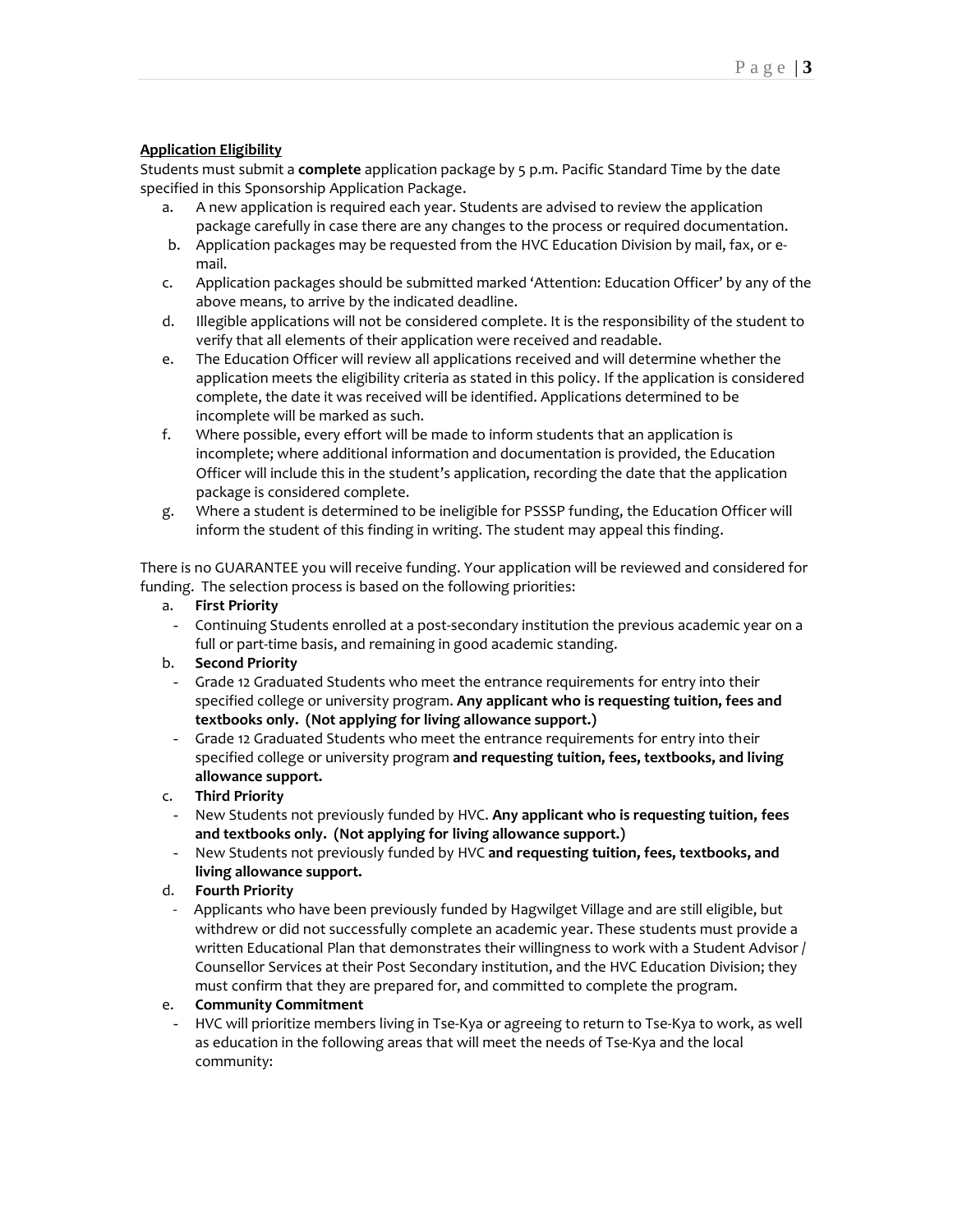Language revitalization, Natural Resources, Teaching, Early Childhood Education, Nursing, Medicine, Law, Trades, Emergency Services / Response, Social Work, Mental Health & Addictions, Conservation, First Nation Governance, Administration, and Engineering.

#### f. **WAITLIST (Deferred Students)**

Deferred students are students who have met all eligibility requirements for PSSSP funding but are unable to be sponsored due to financial constraints. Deferred students will be placed on a waitlist in the order in which their application was received. As additional funding becomes available, waitlisted students will be sponsored in the sequence in which they were waitlisted in accordance to the selection criteria as defined in this Policy. Given the limited window for Fall registrations at most post-secondary institutions, deferred students are encouraged to apply for alternate sources of funding with the support of the HVC Education Division.

#### **Deadline for Applications:**

# **February 28 th for continuing students and for new students starting in May or July May 31th for new students starting in September**

Applications must be received by 5p.m. PST of the appropriate deadline date; application packages should be mailed, e-mailed or faxed to:

> Attn: Education Coordinator Hagwilget Village Council Box 460 New Hazelton, BC V0J 2J0

E-mail: [education@hagwilget.com](mailto:education@hagwilget.com) Fax: 250-842-6924

Notification of funding decisions will be sent to all applicants by **July 31 st 2022**.

INSTRUCTIONS:

**COMPLETE** ALL PAGES: PAGE 5 TO PAGE 8.

**SIGN** 'Release of Information' (HVC FORM ED\_1.3) and 'Residency Declaration' (HVC FORM ED 1.6) AND INCLUDE WITH YOUR APPLICATION DOCUMENTSATION.

USE THE APPLICATION CHECKLIST (HVC FORM ED\_1.5) TO ENSURE ALL REQUIRED DOCUMENTS ARE INCLUDED WITH YOUR APPLICATION.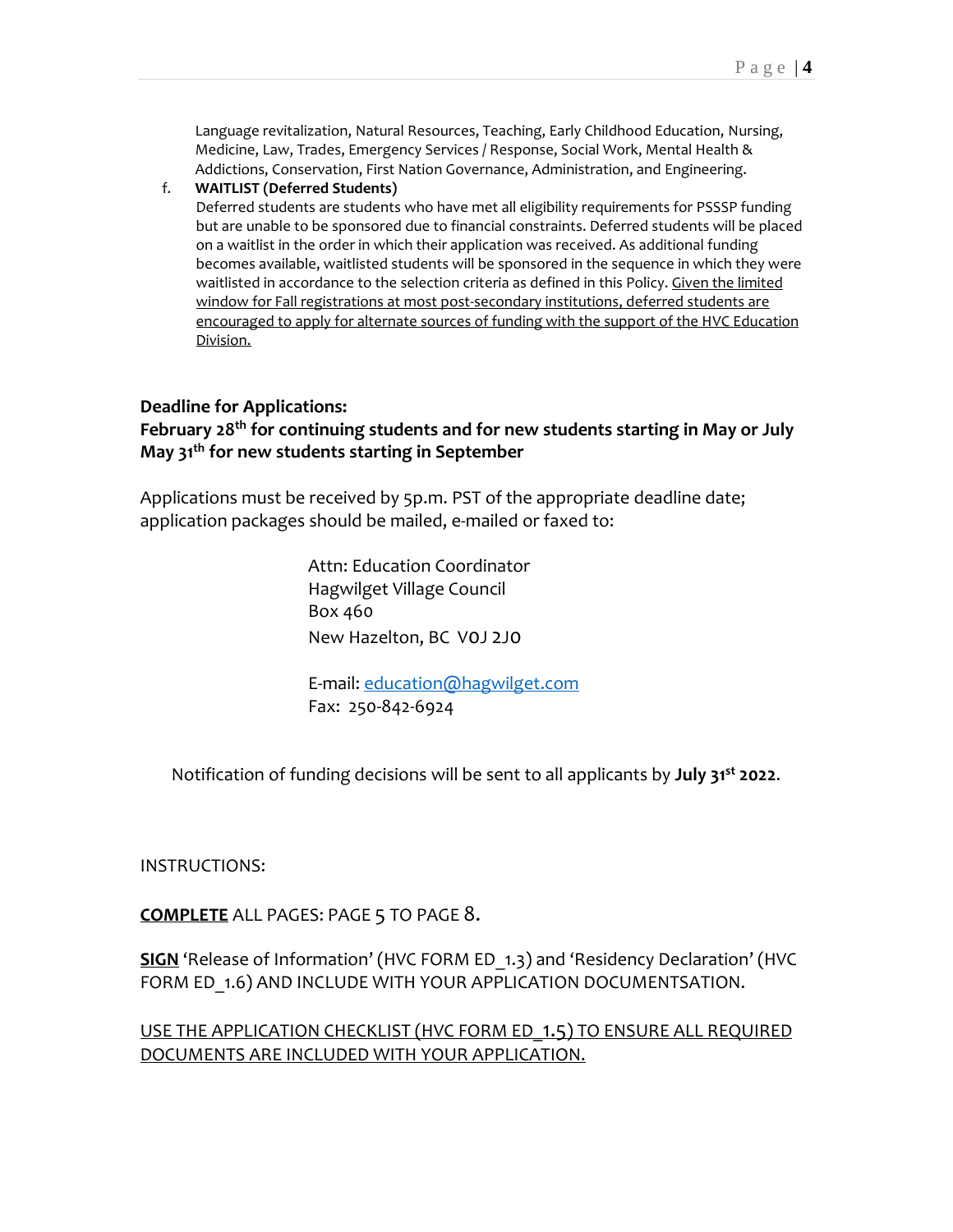# **PERSONAL INFORMATION**

| Name:                                  |  |
|----------------------------------------|--|
| Hagwilget Band Number (Status Card #): |  |
| Date of Birth:                         |  |
| Social Insurance Number:               |  |
| <b>Mailing Address:</b>                |  |
|                                        |  |
| Telephone Number:                      |  |
| Email Address:                         |  |
|                                        |  |
| <b>FAMILY INFORMATION</b>              |  |

| <b>Marital Status:</b>                       | Married (Common-Law) | Single                           |          |           |
|----------------------------------------------|----------------------|----------------------------------|----------|-----------|
| Spouse's Name:                               |                      |                                  |          |           |
| Spouse employed:                             | YES                  | NO.                              | SEASONAL |           |
| Number of Children:<br>(Under 18 yrs of age) |                      | All birth certificates provided? | YES      | <b>NO</b> |
| Name:                                        |                      |                                  | Age      |           |
| Name:                                        |                      |                                  | Age      |           |
| Name:                                        |                      |                                  | Age      |           |
| Name:                                        |                      |                                  | Age      |           |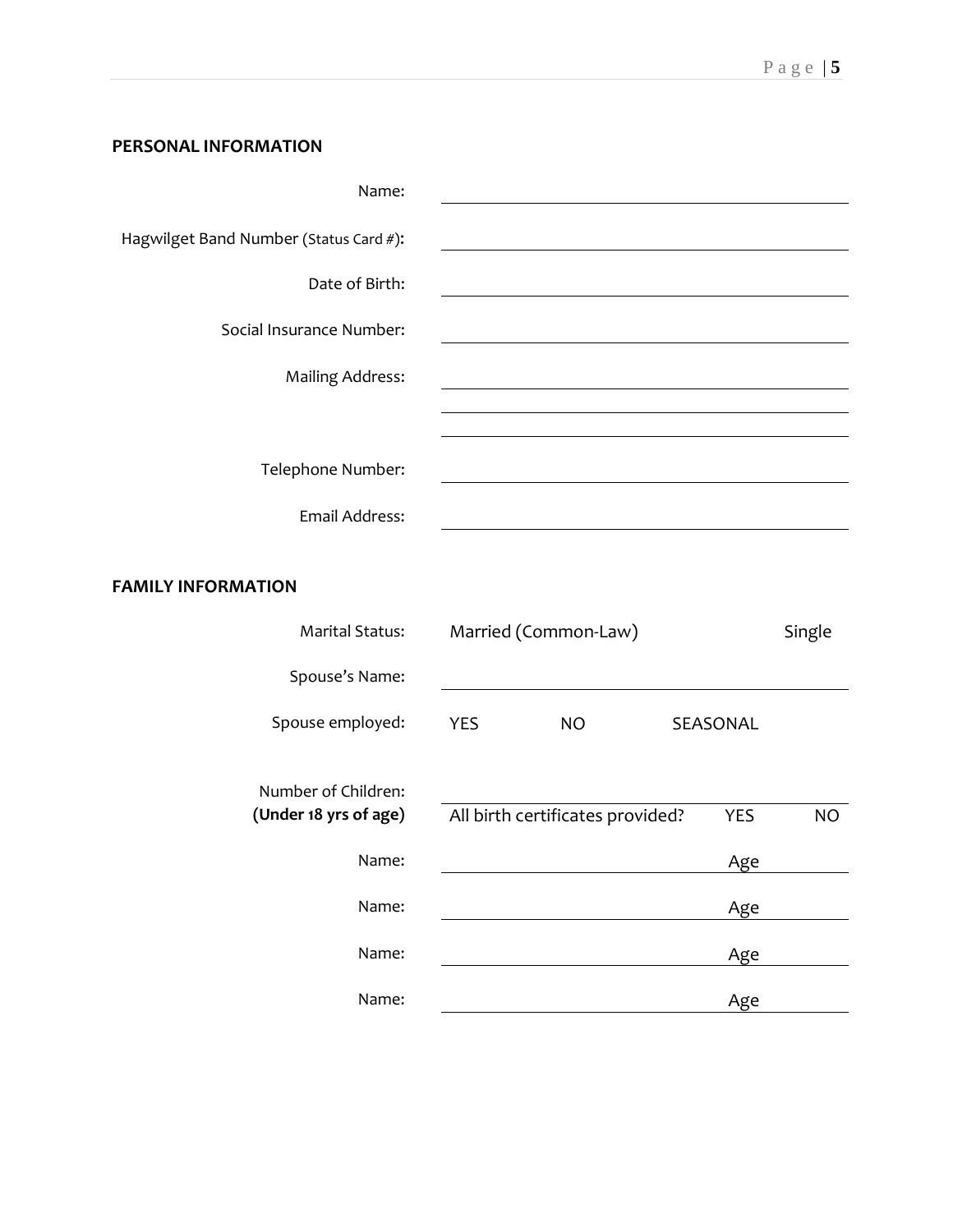# **EDUCATION INFORMATION**

| Did you receive a Passport to Education?                       | Yes: | No: |  |
|----------------------------------------------------------------|------|-----|--|
| If YES, what amount did you receive?                           |      |     |  |
| Highest Grade Completed:<br>(High School, College, University) |      |     |  |
| Year Completed:                                                |      |     |  |

# **PREVIOUS EDUCATION / TRAINING**

| Program / Course                                  | Year | Institution | Completed: | Yes | No |
|---------------------------------------------------|------|-------------|------------|-----|----|
|                                                   |      |             |            |     |    |
|                                                   |      |             |            |     |    |
|                                                   |      |             |            |     |    |
|                                                   |      |             |            |     |    |
| Circumstances for not<br>completing program:      |      |             |            |     |    |
|                                                   |      |             |            |     |    |
|                                                   |      |             |            |     |    |
|                                                   |      |             |            |     |    |
| All Transcripts provided?                         |      | <b>YES</b>  | <b>NO</b>  |     |    |
| Program(s) sponsored by<br><b>Hagwilget Band?</b> |      | <b>YES</b>  | <b>NO</b>  |     |    |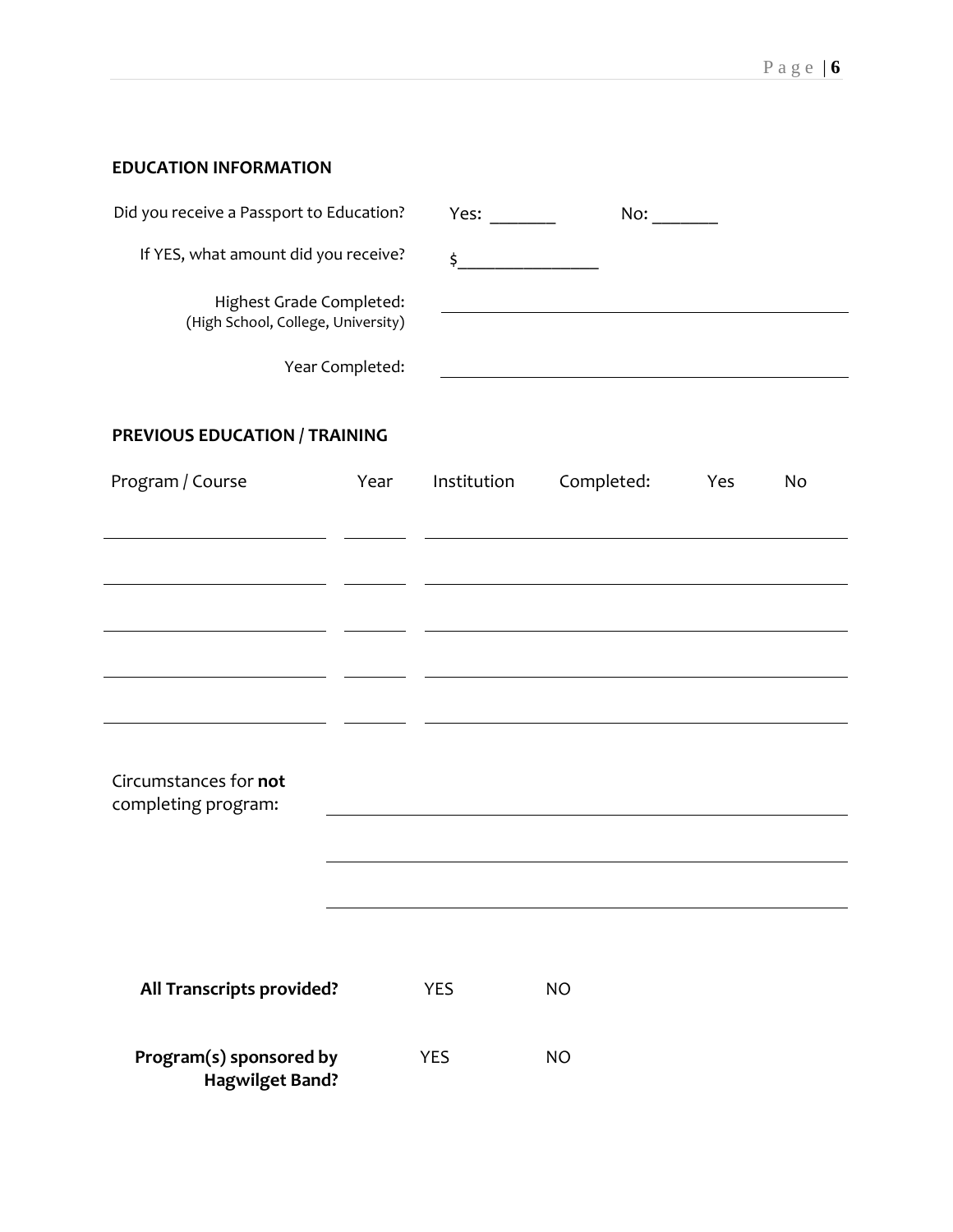# **CAREER OBJECTIVES**

| Consultation/<br>appointment with a       | <b>No</b>                   |                                               |                |             |                  |                                |   |  |  |
|-------------------------------------------|-----------------------------|-----------------------------------------------|----------------|-------------|------------------|--------------------------------|---|--|--|
| career counsellor or<br>advisor?          | <b>Yes</b>                  | If YES, name & telephone number of counsellor |                |             |                  |                                |   |  |  |
| Occupation / Career Goal:                 |                             |                                               |                |             |                  |                                |   |  |  |
|                                           |                             |                                               |                |             |                  |                                |   |  |  |
| <b>EDUCATION PLAN</b>                     |                             |                                               |                |             |                  |                                |   |  |  |
| Number of years to complete:              |                             | $\mathbf{1}$                                  | $\overline{2}$ | $3^{\circ}$ | $4 \quad$        | 5                              | 6 |  |  |
| Is your program<br>(Please circle one)    |                             |                                               |                |             | <b>Bachelors</b> | Certificate Diploma<br>Masters |   |  |  |
| Start date / First year:                  |                             |                                               |                |             |                  |                                |   |  |  |
| Completion date / Last Year:              |                             |                                               |                |             |                  |                                |   |  |  |
| Name of Institution:                      |                             |                                               |                |             |                  |                                |   |  |  |
| Name of Program:                          |                             |                                               |                |             |                  |                                |   |  |  |
| Date of Birth:                            |                             |                                               |                |             |                  |                                |   |  |  |
| Social Insurance Number:                  |                             |                                               |                |             |                  |                                |   |  |  |
| Courses - Fall Semester WITH DATES:       |                             |                                               |                |             |                  |                                |   |  |  |
| Courses - Winter Semester WITH DATES:     |                             |                                               |                |             |                  |                                |   |  |  |
| Courses - Spring / Summer Semesters       | (if applicable) WITH DATES: |                                               |                |             |                  |                                |   |  |  |
| All program and course outlines provided? |                             |                                               | Yes            |             | No               |                                |   |  |  |